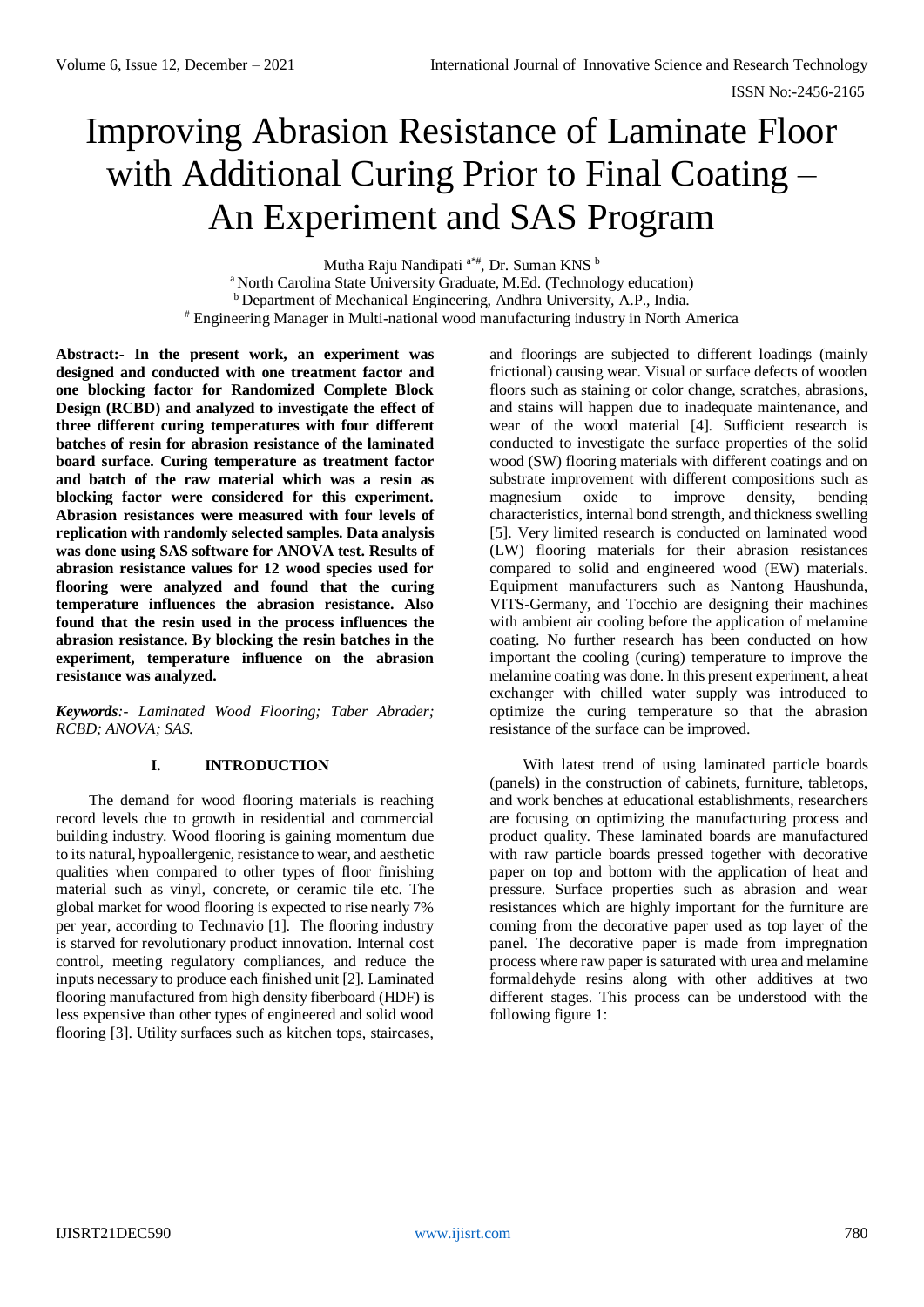

Fig.1: Impregnation line for decorative paper used in furniture boards, courtesy: VITS, Germany.

Raw paper in a roll form will be fed at the front end of the machine, chemical with major part as resin is applied at two different stages. At the first stage, urea formaldehyde resin is used and in subsequent stage melamine formaldehyde resins been used. The saturation of urea resin with decorative paper makes a difference in abrasion resistance. Unsaturated urea resin at the surface of the paper causes for lesser abrasion resin. To increase the saturation, process is improved through more cooling after the drying process before the application of second stage melamine resin coating. An experiment is conducted with three different cooling temperatures. During the process, also felt that the resin used with different batches may affect the abrasion resistance. It was our interest to investigate the effects of three different levels of cooling temperature on abrasion resistances considering batches of resin as blocks. Laminated particleboard used for furniture is having the structure shown in figure 1, top and bottom layers are decorative impregnated papers and middle is the raw particle board.



Fig 2. Structure of laminated particle board (courtesy: Sonitex Laminates)

Laboratory testing of wood samples to measure the abrasive resistance will use the equipment called Tabor Abrader, the most used laboratory equipment in the industry. The abrader consists of two rollers covered with sandpaper and mounted on a balanced axle. The axle is loaded with a given vertical force, and the sample is rotated under the rollers to visualize the material loss per standard revolutions [6].

Analysis of variance (ANOVA) was used to analyze the data to test the hypothesis. Tukey's Multiple Comparison Test was used to compare the groups. SAS software was used for all the analysis part.

In a nutshell, the background of this experiment was to investigate the influence of curing temperature on the surface property of abrasion resistance. It was felt that different resin batches used as raw material may also influence the abrasion resistance and skew the comparisons. Hence resin batch as blocking factor was used while conducting this RCBD.

# **II. METHODS**

# *A. Experimental Design*

This was a randomized complete block design (RCBD). Each of the three samples in every resin batch are collected randomly, and batches are subjected to different cooling temperatures randomly by varying the temperatures at chilling plant. Samples were collected with all other operating parameters same throughout the experiment. Each sample was tested for its abrasion resistance by using the same instrument with all conditions same. Cooling temperature was an independent variable and abrasion resistance waas a dependent variable. The main idea of conducting this experiment was to test the influence of curing temperature on surface quality of abrasion resistance. During the process found that the raw material used was not from the same batch as this was coming from an external source and hence batches of resin was considered as a blocking factor to conduct this RCBD experiment.

# *B. Sample Preparation*

Four samples each for each temperature for four different resin batches are selected randomly by a quality lab technician to test them for abrasion resistance values.

# *C. Abrasion Test:*

Taber abrader [7] was the instrument used for this measurement as shown in figure 4. The sample (4-inch x 4 inch) square clamped to the rotating table spins at 60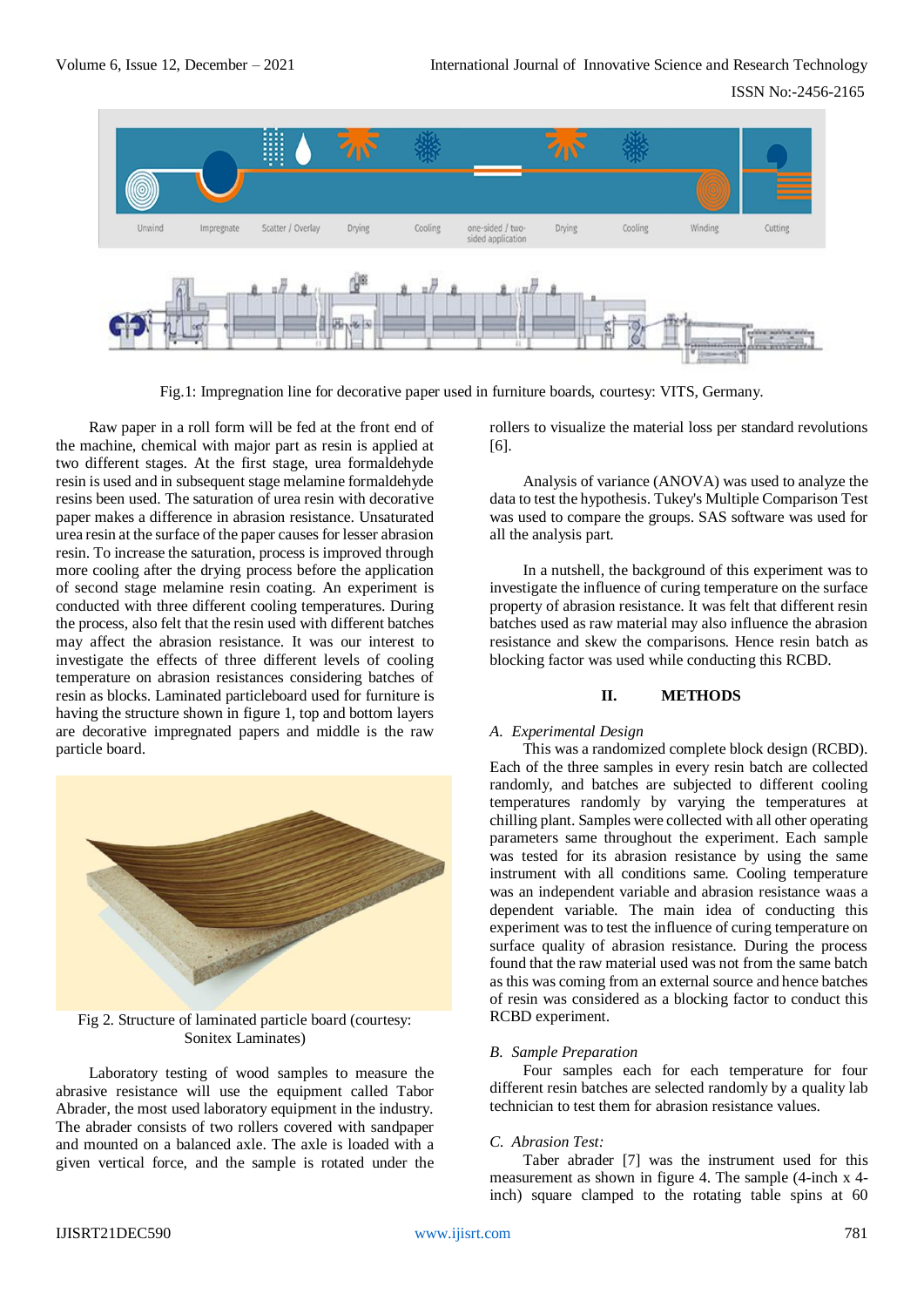revolutions per minute. The sample was pressed by the abrasive wheels and additional weights. Abrasive friction due to rotation of the sample and loaded abrasive wheels caused for deterioration of the surface. Number cycles needed to visualize the surface wear was the measure of the abrasion resistance. The test was conducted by following the operating procedures laid down by Taber industries referring to EN13696 standard.



Figure 4. Taber Abrader lab equipment

# *D. Statistical Analysis*

Abrasion resistance values in revolutions for all twelve samples were collected and tabulated as shown in table 1. As the curing temperature decreases the abrasion resistance values were went down. Mean abrasion resistance value at coolest temperature of 137 deg F was found as 451 cycles whereas for 143 and 150 deg F the abrasion resistance values came down to an average of 435 and 422 cycles. Hypothesis for this experiment was 'curing temperature affects the mean abrasion resistance of the surface'.

| Curing                                  | <b>Batch number of the Resin (Block)</b> |     |     |     |  |  |
|-----------------------------------------|------------------------------------------|-----|-----|-----|--|--|
| <b>Temperature</b><br>$(\text{deg } F)$ |                                          |     |     |     |  |  |
| 137                                     | 450                                      | 455 | 436 | 464 |  |  |
| 143                                     | 434                                      | 446 | 421 | 442 |  |  |
| 150                                     | 422                                      | 439 | 399 | 428 |  |  |

Table 1. Abrasion resistance values in revolutions

It was suspected that there may be significant batch-tobatch variation because of the resin deliveries are from external source. We decided to investigate the effect of three different curing temperatures on abrasion resistances using a randomized complete block design [8] considering batches of resin as blocks. ANOVA was conducted by using the SAS software. Model adequacy was checked before conducting the ANOVA with the use of same SAS.

Statistical analysis was conducted by following six steps:

Step 1: Defined the null hypothesis  $H_0$ : all mean values of abrasive resistances are not significantly different and alternate hypothesis  $H_1$ : at least one mean was different from others.

Step 2: Use level of significance of 0.05,  $\alpha = 0.05$ .

Step 3: Finding test statistic F. SAS software was used to find the F statistic from ANOVA and Tukey's model. SAS code and results are included in Appendix 1.

Step 4: Finding the *p* (probability) value.

Step 5: Deciding on hypothesis based on *P* value in comparison with level of significance.

Step 6: Conclusions on this experiment which was explained in detail in the next session.

# **III. RESULTS AND DISCUSSIONS**

### *A. Model adequacy for RCBD:*

SAS software was used with following results:

 $\triangleright$  From Shapiro-Wilk test, as the p value (0.9957) was greater than level of significance of 0.05, and the Q-Q plot for residuals was showing a straight upward line, we can conclude that the model was adequate from normality point of view.

| <b>Tests for Normality</b> |      |                  |             |         |  |  |  |  |
|----------------------------|------|------------------|-------------|---------|--|--|--|--|
| Test                       |      | <b>Statistic</b> | p Value     |         |  |  |  |  |
| <b>Shapiro-Wilk</b>        | W    | 0.984458         | $Pr$ < W    | 0.9957  |  |  |  |  |
| Kolmogorov-Smirnov         | D    | 0.10461          | Pr > D      | >0.1500 |  |  |  |  |
| <b>Cramer-von Mises</b>    | W-Sa | 0.019258         | $Pr > W-Sq$ | >0.2500 |  |  |  |  |
| <b>Anderson-Darling</b>    | A-Sa | 0.136685         | $Pr > A-Sq$ | >0.2500 |  |  |  |  |



 $\triangleright$  As the plot below shows no clear pattern in the plot, we can conclude that the observations are random and independent.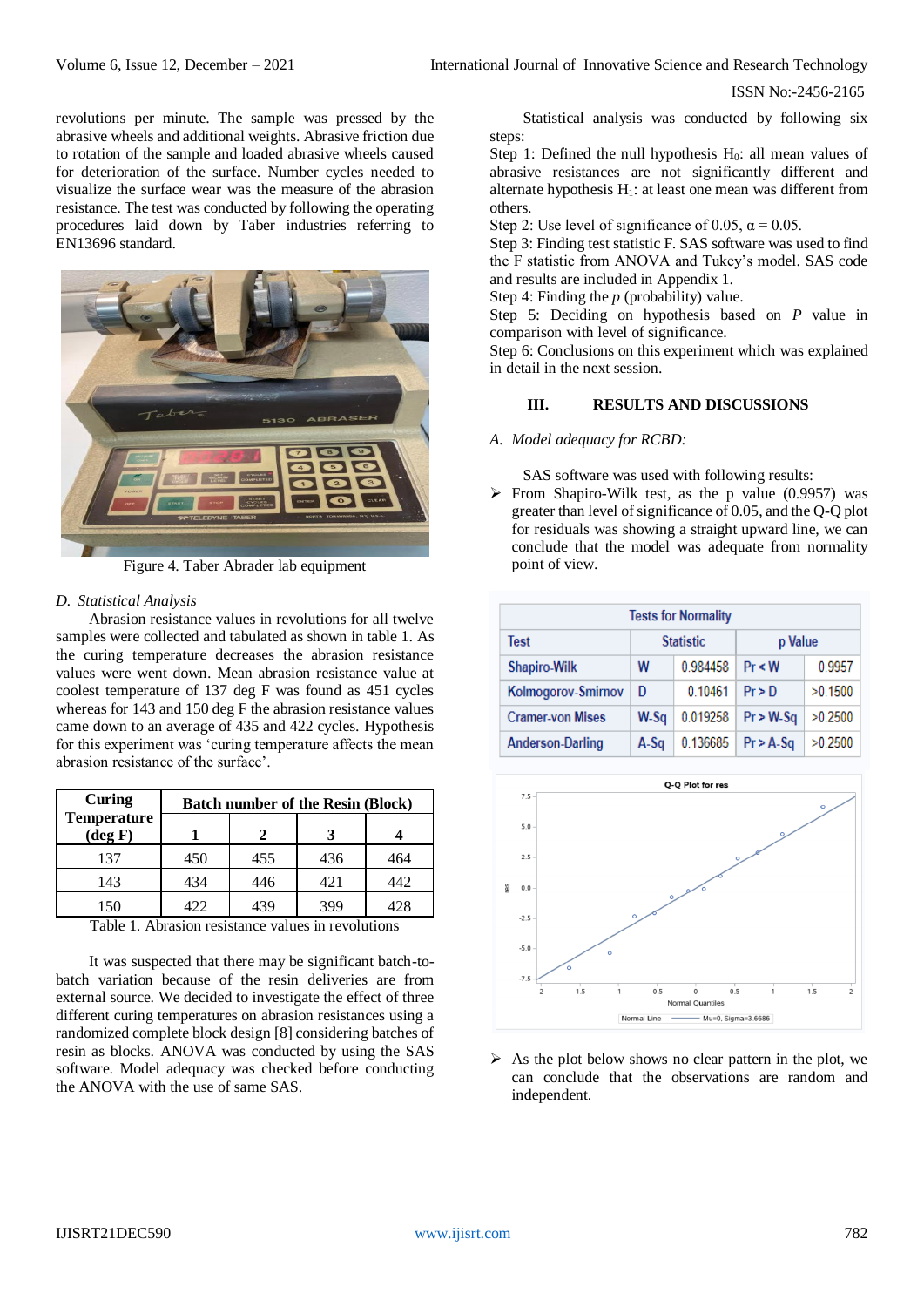

As the model was found adequate, hypothesis was tested as below:

Step 1: Null hypothesis  $H_0$ : No effect of curing temperature on abrasion resistance. Alternate hypothesis  $H_1$ : There was an effect of curing temperature on abrasion resistance.

- Step 2: Assume level of significance as 0.05.
- Step 3: Test statistic:  $F_{2,6} = 31.82$
- Step 4: p-value for the test statistic, 0.0006 Step 5: As the p value was less than 0.05, reject null hypothesis
- Step 6: We can conclude that there was an effect of curing temperature on abrasion resistance.

|                        |             |           | Dependent Variable: resistance |             |          |                    |                 |             |
|------------------------|-------------|-----------|--------------------------------|-------------|----------|--------------------|-----------------|-------------|
| Source                 |             | <b>DF</b> | <b>Sum of Squares</b>          |             |          | <b>Mean Square</b> | <b>F</b> Value  | $Pr \geq F$ |
| Model                  |             | 5         |                                | 3181.166667 |          | 636.233333         | 23.64           | 0.0007      |
| <b>Error</b>           |             | 8         |                                | 161.500000  |          | 26.916667          |                 |             |
| <b>Corrected Total</b> |             | 11        |                                | 3342.666667 |          |                    |                 |             |
|                        |             |           |                                |             |          |                    |                 |             |
|                        | R-Square    |           | <b>Coeff Var</b>               | Root MSE    |          |                    | resistance Mean |             |
|                        | 0.951685    |           | 1.189028<br>5.188127           |             | 436.3333 |                    |                 |             |
|                        |             |           |                                |             |          |                    |                 |             |
| <b>Source</b>          |             | DF        | Type ISS                       |             |          | Mean Square        | <b>F</b> Value  | $Pr \geq F$ |
|                        | temperature | 2         | 1713.166667                    |             |          | 856.583333         | 31.82           | 0.0006      |
| <b>batch</b>           |             | з         | 1468.000000                    |             |          | 489.333333         | 18.18           | 0.0020      |
|                        |             |           |                                |             |          |                    |                 |             |
| Source                 |             | <b>DF</b> | Type III SS                    |             |          | Mean Square        | <b>F</b> Value  | $Pr \geq F$ |
|                        | temperature | 2         | 1713.166667                    |             |          | 856.583333         | 31.82           | 0.0006      |
| batch                  |             | з         | 1468.000000                    |             |          | 489.333333         | 18.18           | 0.0020      |

# *B. Blocking Factor Affect:*

From the results shown below, with test statistic F  $1,6 = 1.99$  and p value of 0.2175 which was greater than 0.05, we can conclude that there was no interaction between temperature and batch of resin.

| Source      | DF            | <b>Type III SS</b> | <b>Mean Square</b> | <b>F Value</b> | $Pr$ > F |
|-------------|---------------|--------------------|--------------------|----------------|----------|
| temperature | $\mathcal{D}$ | 61.38527052        | 30.69263526        | 1.33           | 0.3446   |
| batch       | 3             | 61.48014529        | 20.49338176        | 0.89           | 0.5081   |
| q           |               | 45.95778343        | 45.95778343        | 1.99           | 0.2175   |

From the results shown below, the test statistic  $F_{3,6} = 18.18$ , and p value is less than 0.05, we can conclude that there was an interaction between resin batch and abrasion resistance from blocking point of view.

| Source      | DF I |               | Type III SS   Mean Square   F Value   Pr > F |              |              |
|-------------|------|---------------|----------------------------------------------|--------------|--------------|
| temperature |      | 2 1713 166667 | 856.583333                                   | 31.82 0.0006 |              |
| batch       |      | 3 1468.000000 | 489 333333                                   |              | 18.18 0.0020 |